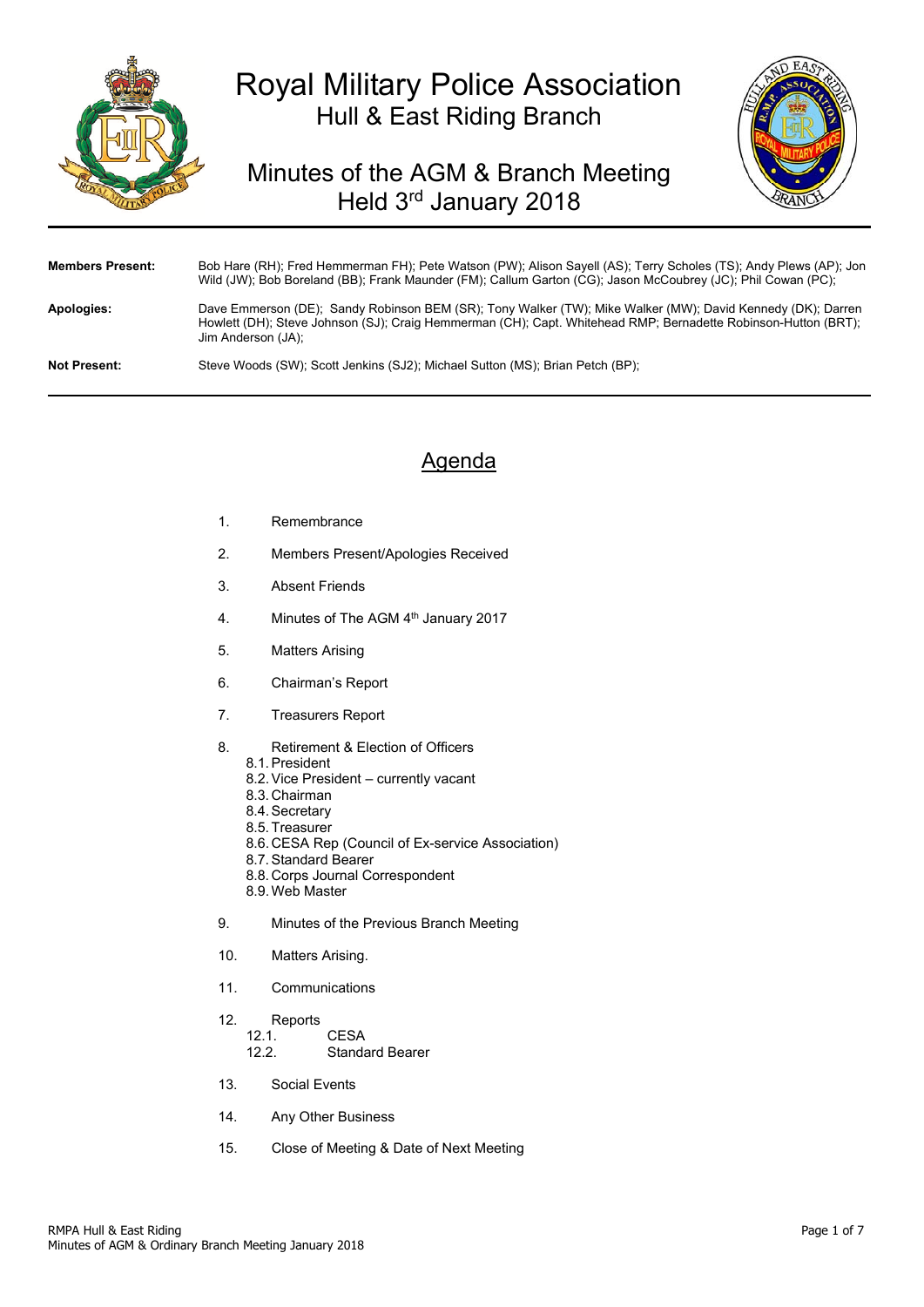- 1.0 Meeting opened at 20.00hrs. RH gave an introduction and gave the act of remembrance and welcomed the members present.
- 2.0 Members Present/Apologies Received Apologies received from SR TW, SH, who isn't very well, DK and SJ who are both at sea. PW asked whether we had heard anything from JA but nobody had RH
- 3.0 Absent Friends As detailed in the apologies.
- 4.0 The minutes of the previous AGM where made available. TS proposed that they are a true and accurate representation of the AGM. Seconded by JW. All in favour.
- 5.0 Matter Arising As per 6.0, the Secretaries Report has now been changed to the Chairman's Report for 2018. As per 8.2, the role of Vice President be retired. As per 8.4, role of Vice President has been removed for 2017, should it be included for 2018? As per 8.6, role of Stand-In Secretary was removed for 2017, should it be included for 2018? As per 8.9 the role of Welfare/PRO has been retired.
- 6.0 Chairman's Report RH stated that 2017 was the first full year of the Branch after the reorganisation of the Branch. Generally, it has been a positive year and we have got new members into the branch, including AP, TW and RH welcomed Jason McCoubrey who is the current RSM of 150 Pro Coy RMP. We also lost a good friend of the Branch Derek Garton, who passed away suddenly late last year. RH thanked all those who attended Derek's funeral.

RH stated that he has looked back on the membership numbers since 2011 and was pleased to see that membership numbers had remained exactly the same, and contrary to many opinions the Branch is in rude health.

This evening as is customary, all Branch Offices are resigned as is customary before the election of new Offices and this gives an excellent chance for new blood to step up and take more of an active role within the Branch. This is particularly so with FH who has reluctantly stood as Treasurer for the last two years. RH went on to thank both FH and PW for their efforts over the year also with DK, AS and SR. Also PC for laying the wreath on Remembrance Day.

RH thanked members for their support.

- 7.0 Treasurers Report FH gave an overview of the accounts, which are not published here. Members wanting further details should speak to the Treasurer. In general, the accounts are in good health. There is a slight short fall with stock being purchased, this stock will naturally be carried over to the next year.
- 8.0 Retirement & Election of Officers
	- 8.1 President This is a life appointment currently held by Fred Hemmerman
	- 8.2 Vice President currently vacant.
	- 8.3 Chairman PW proposed RH as Chairman, seconded by PC. PW asked RH if he would accept the post of Chairman and he stated that he would be delighted to. Unanimously carried.
	- 8.4 Secretary JW had proposed PW for Secretary in advance of the meeting. Seconded TS, all in favour. PW accepted the position.
	- 8.5 Treasurer FH stated that he would like to propose AS seconded by PC all in favour AS stated that she would be pleased to accept the role.
	- 8.6 CESA Rep PW proposed that SR/AS be retained in their positions as CESA Reps, seconded by FH. All in favour.
	- 8.7 Standard Bearer PW proposed that DK remain as Standard Bearer. PW further stated that BB wanted to stand down as stand-in Standard Bearer and that he proposed AP as stand-in Standard Bearer. JW seconded, all in favour. PW wanted to record the branches thanks to BB for the role he has undertaken.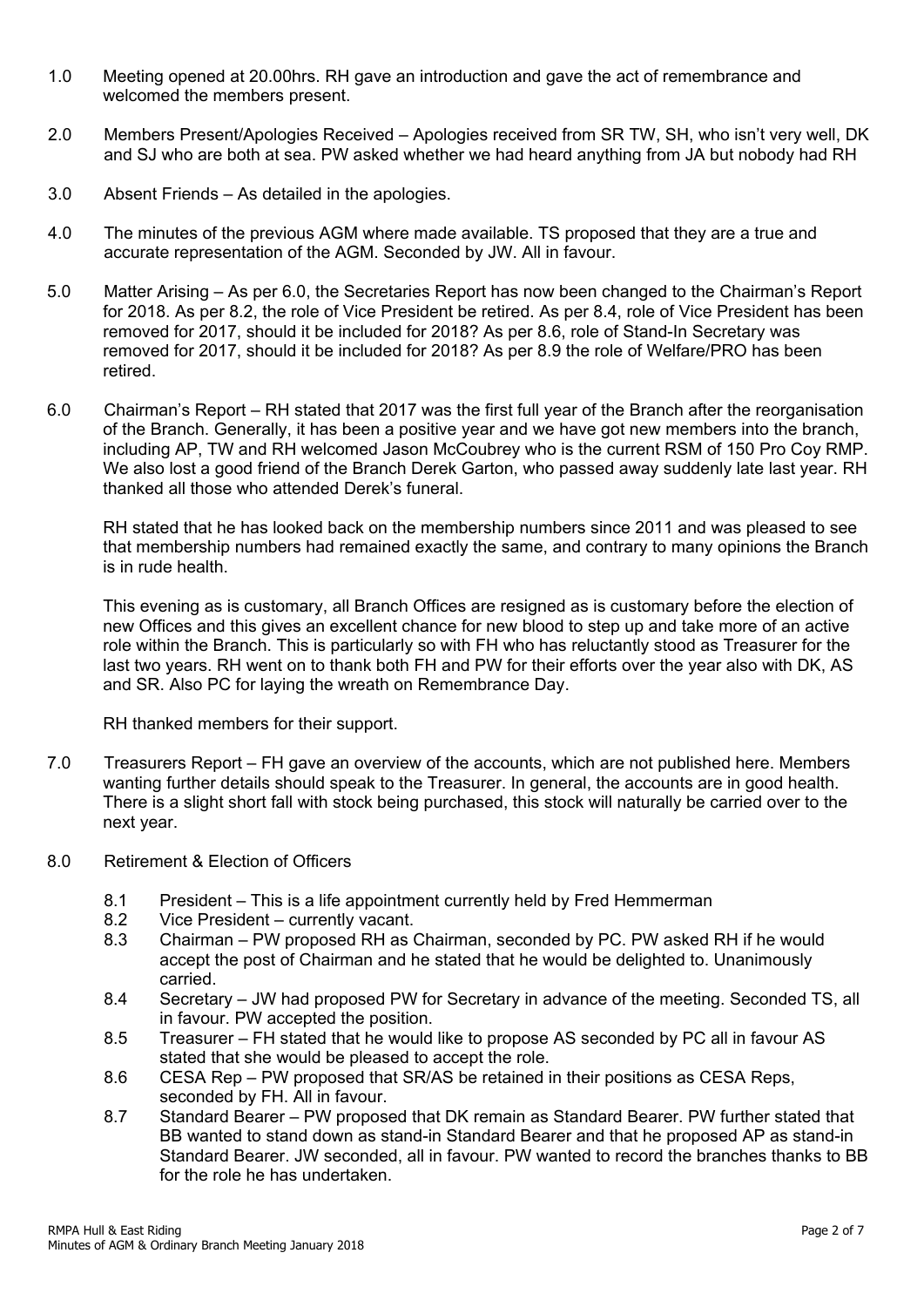- 8.8 Corps Journal Correspondent RH proposed that this position be carried out by the serving Secretary, seconded by MW. All in favour.
- 8.9 Webmaster PW stated that he believed that the current website is now defunct, as without paying out for specialist software licenses and having someone to specifically look after the website, it can no longer be updated. On the converse, the social media platforms, such as Facebook and Twitter where going very well, especially our Facebook Group page, which is private and separate from the National RMPA Page. This page allows all members, currently standing at 38 members, to add anything they think other members would be interested in. It is also a great way to get information across to members as generally, they are alerted each time something is posted on the Group Page, this includes the Branch Minutes. PW proposed that the existing website be let run until such time as a renewal fee be required and then it should be retired in favour of the social media platforms. Seconded by PC All members were in agreement.
- 9.0 Minutes of the Previous Branch Meeting FH proposed that the minutes from the previous meeting where true and an accurate representation. Seconded by AS. All in favour.
- 10.0 Matters Arising None.
- 11.0 Communications
	- 11.1 An email was received from the Association Vice Chairman regarding The Lived Experience about British Forces in Germany. A leaflet about which was passed around.
	- 11.2 An email was received from the Association Vice Chairman, giving details of the RAFPA Annual Snowdrop Parade. This will take place on Wednesday 14<sup>th</sup> March 2018 at the National Memorial Arboretum, as follows: *Dear all,*

*Next years Snowdrop Parade is to take place on the 14th March 2018 at the NMA. The timings are:* 

*1030 Meet for coffee 1130 Parade and service at the RAFP memorial 1215 Parade and service at the RMP memorial 1245 End of parades 1300 Buffet meal at the RBL Alrewas,£5pp.* 

*Bob Potts will represent the RMP Association and I suggest to avoid any confusion you inform him, or Kathryn Potts (Derby Branch Secretary) of you intention to attend. You can find their e-mail addresses in the cc above.* 

*It would be appreciated if we can boost our numbers this year.* 

*Kindest regards,* 

*Bob* 

11.3 An email was received from Association Vice Chair as follows:

*Dear Trustees and Branch Secretaries,* 

*I am just taking this opportunity to update you as to the current state of the Association.* 

*It gives me great pleasure to announce that the last hurdle has been successfully overcome and Ron Campbell-Smith is now fully in the appointment as Treasurer. He can be contacted at treasurerrmpa@btinternet.com His home address is 10 Furzehall Avenue, Fareham, Hampshire PO16 8UD. All financial matters relating to the Association should be directed to Ron and NOT Regimental Headquarters.*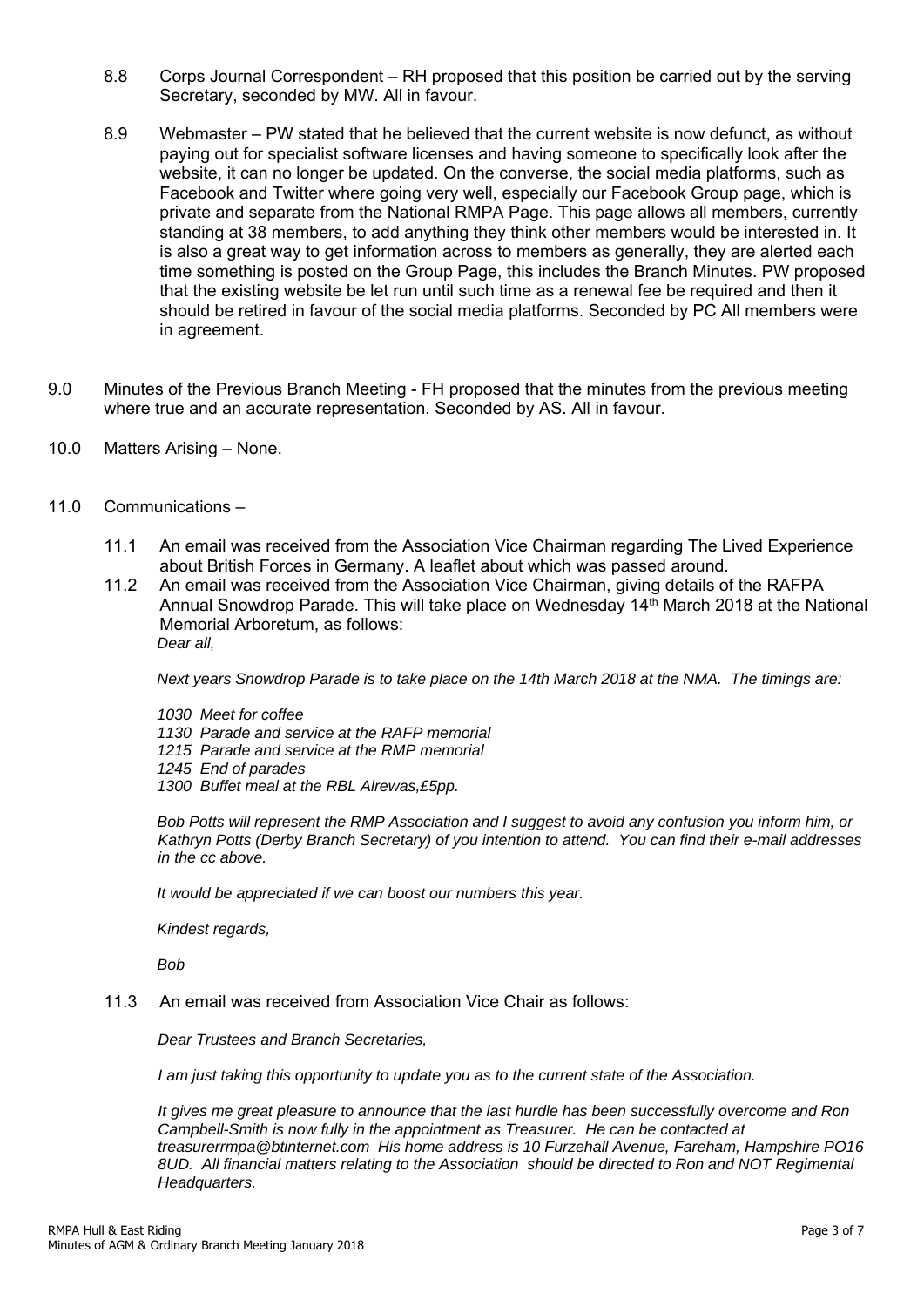*Stewart Leach has settled in as Secretary and I know most of you are fully aware of his contact details. Joy will continue as Admin Secretary and will normally be at RHQ on a Tuesday morning only; if it is an urgent matter then please contact her via my address.* 

*My kindest regards,* 

*Bob Eggelton Vice Chair RMP Association* 

- 11.4 An email was received from the Secretary RMPA regarding the forthcoming SIB Branch Dinner, which will be held on Saturday 21<sup>st</sup> April 2018 at the Holiday Inn in Bentley, Walsall. Tickets are priced at £27.00/head. Members who served as SIB who want to attend the dinner should contact the Branch Secretary in the first instance.
- 11.5 An email was received from Redcaps24, the Western Australia Branch RMPA, containing the December Issue of Redcaps Newsletter. This has now been placed on the Facebook Group Page.
- 11.6 An email was received from the Association Secretary as follows:

*All Secretaries RMPA* 

*Good morning one and all – Happy New Year, may 2018 bring you all health, wealth and happiness.* 

*A couple of points:-* 

*• You will recall that I wrote in regard to funding a farewell gift to Allan Barley on his retirement from the post of NEC. This met with a majority of positive feedback and an overall willingness to donate funds to the "pot". However one or two branches made their representations and reasons why they thought it was not something they would wish to subscribe to. All of these were valid, perhaps, and all were valuable as an insight into the thinking of the Association. As a result of that we have decided that perhaps we should simply ask that any branch wishing to donate should do so, to any amount they feel able to commit to (£30 came back as the most viable of donations previously). May I ask that any donations are now sent to the RMPA treasurer as follows:-* 

*Mr R Campbell-Smith 10 Furzehall Avenue, Fareham, Hampshire PO16 8UD* 

*treasurerrmpa@btinternet.com* 

*Please make cheques payable to RMPA, a note stating that it is towards the AB fund would perhaps help.* 

*• The future of funding of any such farewell gifts is still under discussion but it seems that we may perhaps simply set up a "gift" fund this will allow for not only thankyou gifts for anyone suggested by the Association but also perhaps for formal gifts to be given to others outside of the immediate Association such as Civic Authorities or others who have supported us in some way. (I should add here that John Baber has informed me, that he feels that no gift is expected when he steps down as Chair this year, as the Association contributed handsomely to his gift when he handed over the reins of Regimental Secretary to Jeremy Green.)* 

*• It has also been made known to me that gifts should be practical such as picture frames or art work etc, and not perhaps based on statues etc.* 

*• As you are all aware the Association has for many a year been honoured to parade at the Tower of London in February, this to commemorate and indeed pay respect to the long association between the Corps and its predecessors and that venerable site. This has had various incarnations and*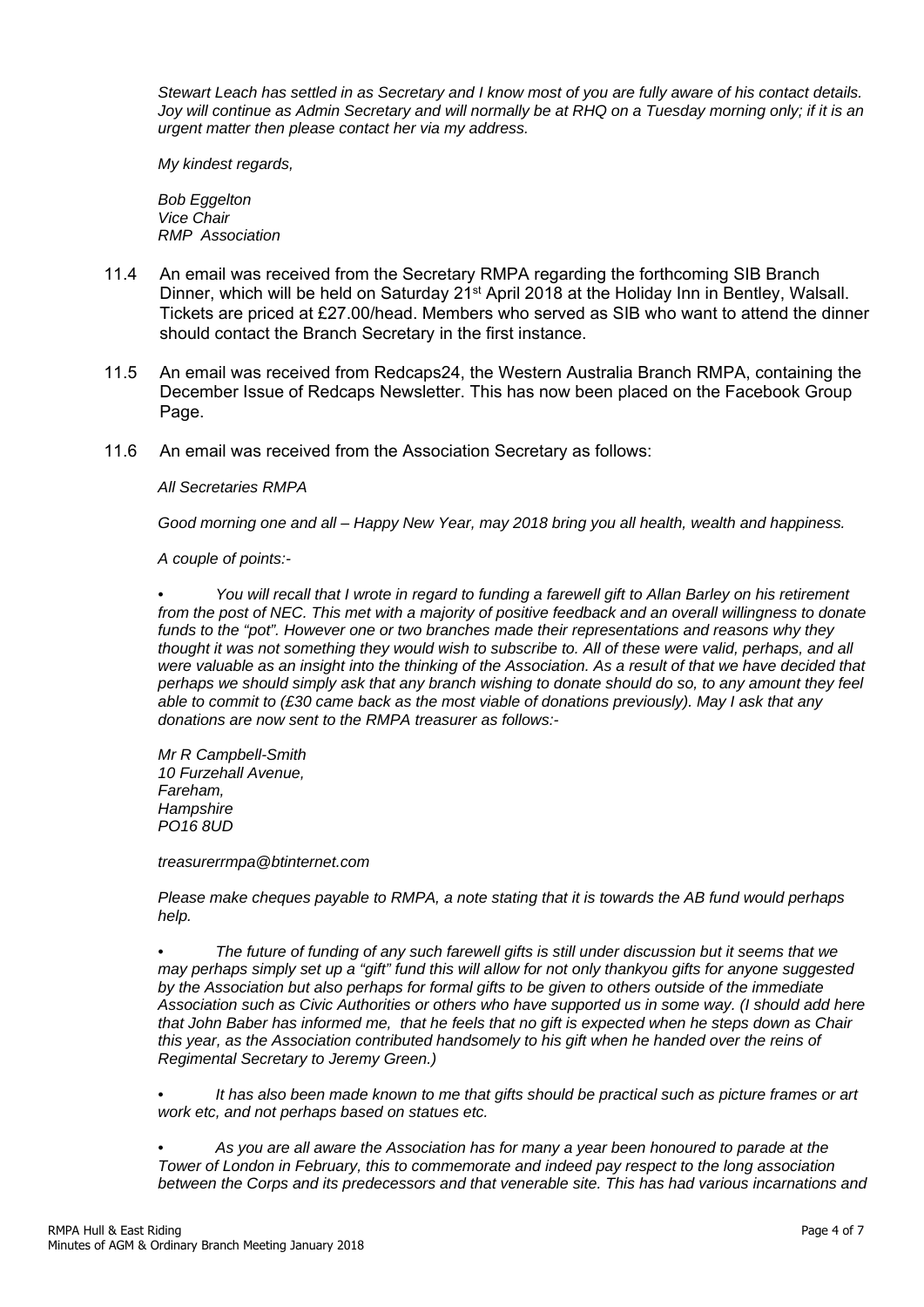*modes of operation, however it has always been a shared experience between the serving Corps and the Association. It is a fact that numbers attending have fluctuated in recent years whilst costs have risen year on year.* 

*• I have had several requests for details of the event this year, may I ask please that you ALL let me know of how many of your members are confirmed as wishing to attend this year. The date again is 11th February. This will allow for the way ahead to be determined.* 

*• May I again ring to your attention that the AGM and reunion are in May at Rotherham, and ask that a gentle reminder be put to members for those yet to confirm their attendance with Allan Barley - if they require dinner, and of course with the hotel - if they wish accommodation, to do so now please. After last year's event I had people saying that they did not know it was on etc etc.! So please do push it out and about.* 

*• Talking of the AGM an agenda will be issued prior to the date, however in order that we have a managed meeting and are able where possible to provide answers etc, there will be NO means to raise ad hoc Any Other Business (AOB) on the day – so that means consideration now of questions to be asked and points to be made on behalf of your members perhaps. A good idea may be to have not only a main point but a supplementary question on the agenda that may then be used if required. Those points can come back to either Joy, Bob or myself or copied to all three if you wish, any time now.* 

*• At the AGM all appointments are up for election and open to anyone from within the Association. As stated above, our current Chair John will stand down, and will not be seeking reelection, I have asked that he put together a role brief as he sees it, that will then be put before the Trustees who will either add or takeaway, that will then be put out to you all so that you know what we expect from the Chair. Traditionally the role of Chair has been fulfilled by a retired Senior Officer, this does not have to be the case, however, part of the perceived role currently is to act as both a sounding board to the serving Provost Marshal and to bring to their attention any matters that we the retired cohort wish to bring before them. The Chair is also an ex-officio trustee of the RMP CBF and Regimental Committee currently and will be expected to play full role in both. Therefore of course any person has to be up to the challenge and comfortable in the role so to speak.* 

*• Any nomination for any of the posts (Chair – Vice Chair – Treasurer or Secretary) will need to be submitted/ copied to Joy, Bob & myself in writing, by the proposer and seconded with an affirmation from the nominee that they are indeed willing to take up the post!* 

*• The thorny issue of Facebook still keeps cropping up – I have made my views on it clear and plain in the past – it is perhaps a great tool but can also serve as a curse attracting good and positive interaction on the one hand and negative and destructive views on the other, but it is there, and it is a mighty force to be reckoned with!. Many of our own former colleagues contribute to and indeed manage dozens of sites some of which I am on and do also contribute to, as do one or two of you as well. I do feel that if we can keep up with it, it is a useful tool to branches, may I again please suggest that each branch has someone who can peak into the murky world every now and again and promote and publicise what you are up to. I am delighted to note that it may be that we have sufficient numbers to be looking at another branch in the west Country further west than Taunton, this has come about by contacts on FB. I will keep you posted obviously on that one. .* 

*• May I also please ask that your annual reports are sent to Bob & Joy before the end do f this month if you have not already done so. Though I am told by Bob that we are on track (must get mine submitted!).* 

*That folks as they say is about it for now.* 

*Regards to all* 

*Stewart* 

*"Exemplo Ducemus"*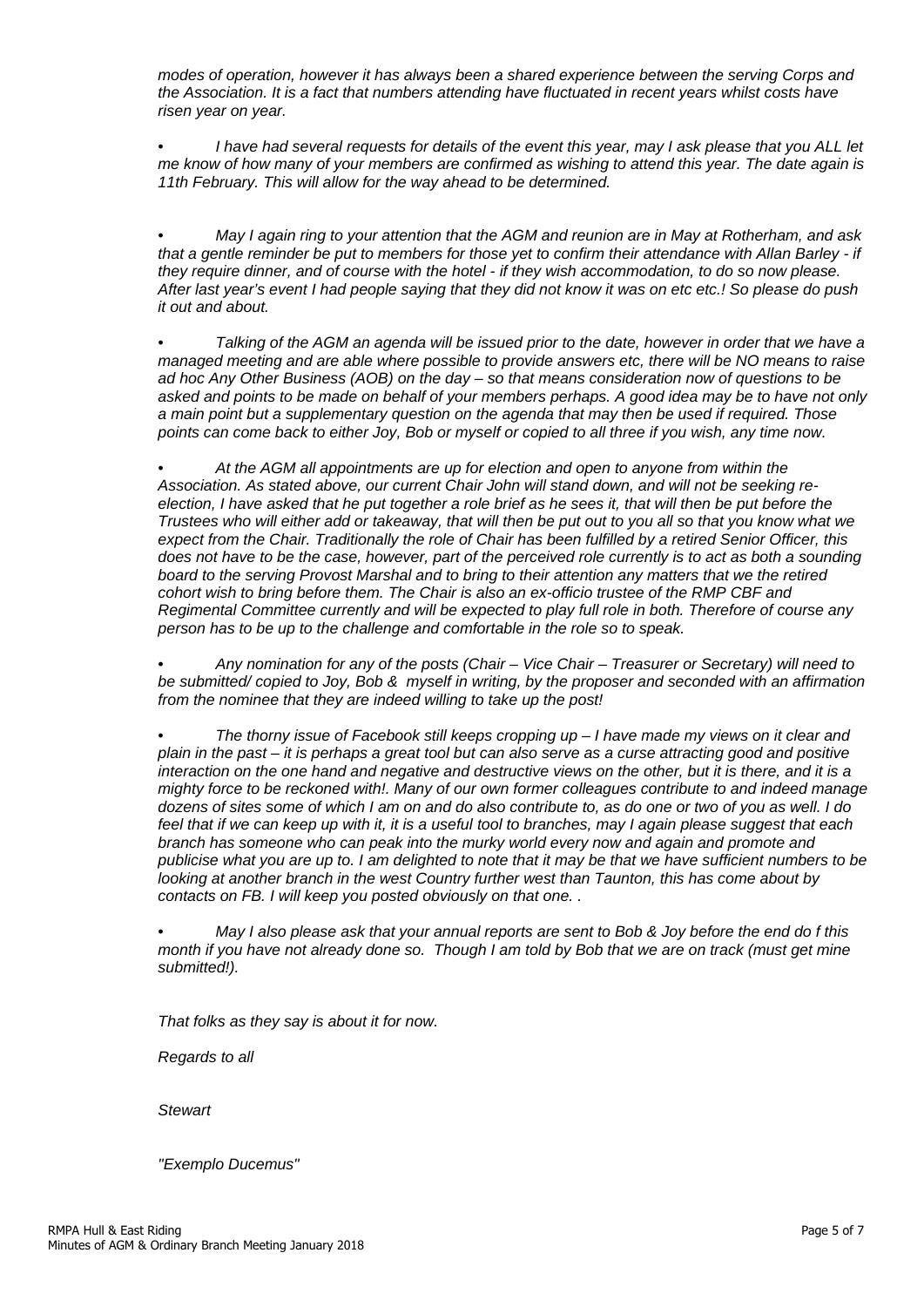11.7 An email was received from Barry Dugdale informing us that Sgt. A. W. Bilton RMP (252) or Pc Bilton of Sunderland, Durham and Northumbria Police has just been diagnosed with Alzheimer's early onset and he has been put into a home near Newcastle as he is now unable to live alone.

Barry advised that he had advised Stevie Woods and through him Bob Boreland but should any of your members wish to send him a message he is at:

Melton House Nursing Home, Brandling Drive, Newcastle upon Tyne. NE3 5PJ.

#### 12.0 Reports

- 12.1 CESA Report . The following information was passed by SR who had attended the event:
	- 12.1.1 A service of Remembrance is to take place at the Hull Minster on Sunday 21<sup>st</sup> January 2018 to commemorate the sinking of the Tug Boat 'Englishman'. The Tug was in service working as a Royal Navy Rescue ship off Scotland when it was attacked by the German Air Force and received a direct hit, sinking the Tug with all hands lost. Standard are requested to attend, and they will parade at 13.30hrs. A piper will also be in attendance.
	- 12.1.2 Aden Vets The Aden Vets dinner will take place on Saturday 3rd February 2018. This information was made available during last year and the following members indicated a desire to attend: RH+1, FH, PW+1.
- 12.2 Standard Bearer PW confirmed that the Branch Standard was not carried during December.
- 13.0 Social Events
	- 13.1 Annual Dinner 2018 Plans are carried over from 2017. Branches and special guests will be invited during January.
	- 13.2 RH stated that the Social Events where the big disappointment for 2017, especially having to cancel the Annual Dinner. It is important that ALL members wherever possible, support the social events moving forward. Having said that the climax of the year was the Christmas Social event held at the Punch Hotel and all were in agreement that this was a very good event and the likelihood is that we will return to this venue in the first quarter of 2018. What this space!
- 14.0 Any Other Business
	- 14.1 PW proposed that Callum Garton CC be made an Associate Member seconded by BB all in favour.
	- 14.2 PW stated that we will need to get a banking mandate sorted for AS the new Treasurer. FH will action this.
- 15.0 The time being 20.43hrs and there being no further business, the meeting was closed by RH. The next meeting will be held on Wednesday 7<sup>rd</sup> February 2018 at 19.30 hrs. for a 20.00hrs start, St. Vincent's Social Club, Queen Road, Hull.